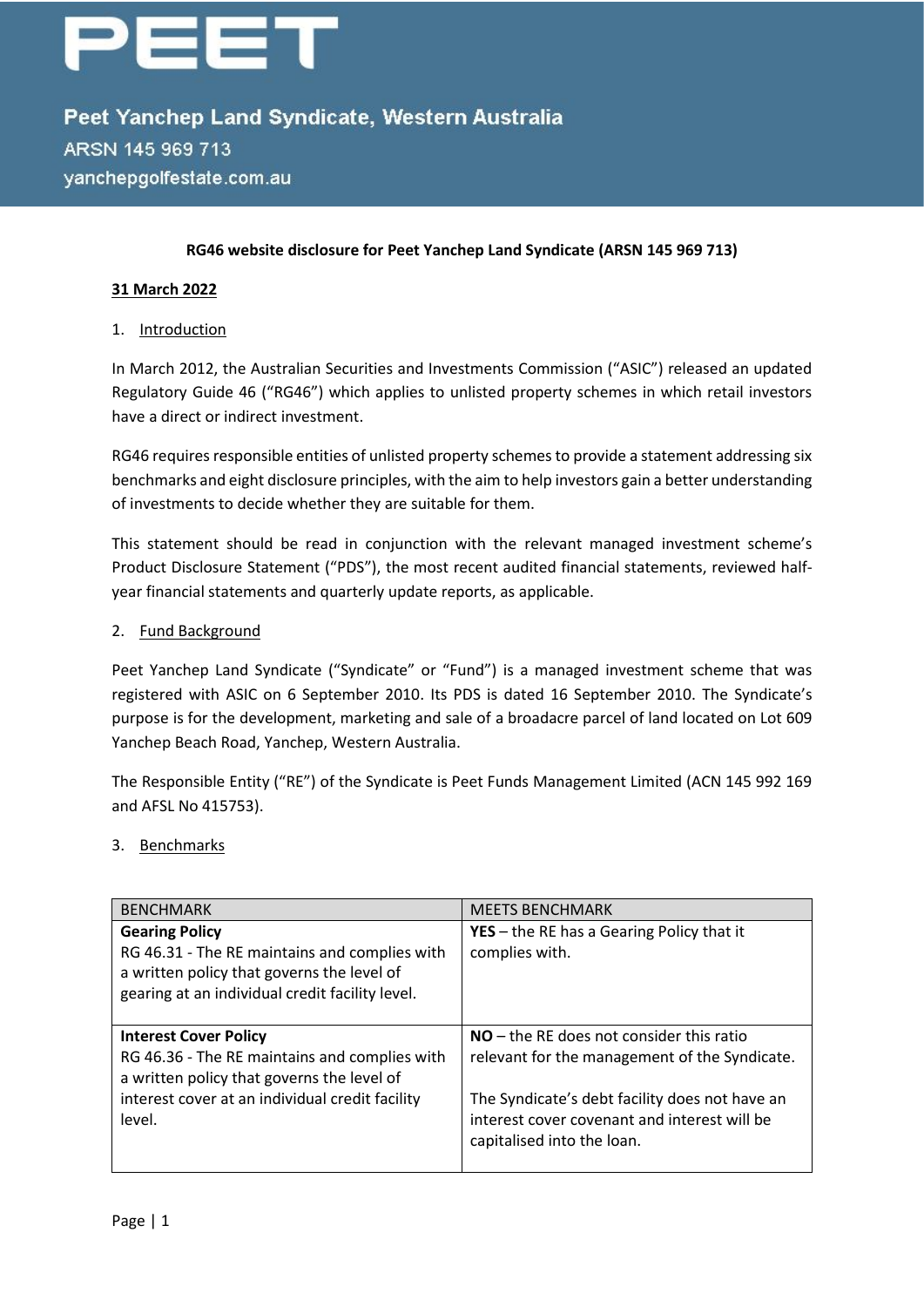| <b>Interest Capitalisation</b>                                                                                                                                                                                                    | $NO$ – the RE does not meet the benchmark as                                                                                                                                                                                                                                                                                                                                                                                                                                                                                     |
|-----------------------------------------------------------------------------------------------------------------------------------------------------------------------------------------------------------------------------------|----------------------------------------------------------------------------------------------------------------------------------------------------------------------------------------------------------------------------------------------------------------------------------------------------------------------------------------------------------------------------------------------------------------------------------------------------------------------------------------------------------------------------------|
| RG 46.41 - The interest expense of the schemes                                                                                                                                                                                    | interest will capitalise into the loan.                                                                                                                                                                                                                                                                                                                                                                                                                                                                                          |
| is not capitalised.                                                                                                                                                                                                               |                                                                                                                                                                                                                                                                                                                                                                                                                                                                                                                                  |
|                                                                                                                                                                                                                                   | Interest capitalisation occurs when accrued or<br>accumulated interest is added to the loan<br>principal instead of being paid on a regular<br>basis. It generally applies where a fund's assets<br>are being developed as during development,<br>assets may not generate any income to meet<br>interest payment obligations under debt<br>facilities.<br>The Syndicate will capitalise interest incurred<br>on the debt facility and pay down debt as lots<br>are settled.<br>The risk associated with capitalising interest is |
|                                                                                                                                                                                                                                   | that should there be insufficient capacity in the<br>debt facility to continue to capitalise interest,<br>the Syndicate may not be able to fund interest<br>costs and therefore meet its banking<br>covenants.                                                                                                                                                                                                                                                                                                                   |
|                                                                                                                                                                                                                                   | Default on banking covenants could lead to a<br>sale of assets or funding on less favourable<br>terms.                                                                                                                                                                                                                                                                                                                                                                                                                           |
|                                                                                                                                                                                                                                   | The asset of the Syndicate is a developing asset<br>and therefore interest will be capitalised into<br>the asset during development.                                                                                                                                                                                                                                                                                                                                                                                             |
| <b>Valuation Policy</b>                                                                                                                                                                                                           | YES - the RE has a Valuation Policy that it                                                                                                                                                                                                                                                                                                                                                                                                                                                                                      |
| RG 46.45 - The RE maintains and complies with<br>a written valuation policy.                                                                                                                                                      | complies with.                                                                                                                                                                                                                                                                                                                                                                                                                                                                                                                   |
| <b>Related Party Transactions</b>                                                                                                                                                                                                 | YES - the RE has a Related Party Transaction                                                                                                                                                                                                                                                                                                                                                                                                                                                                                     |
| RG 46.53 - The RE maintains and complies with<br>a written policy on related party transactions,<br>including the assessment and approval<br>processes for such transactions and<br>arrangements to manage conflicts of interest. | Policy that it complies with.                                                                                                                                                                                                                                                                                                                                                                                                                                                                                                    |
| <b>Distribution Practices</b>                                                                                                                                                                                                     | NO - the RE does not meet the Benchmark as it                                                                                                                                                                                                                                                                                                                                                                                                                                                                                    |
| RG 46.58 - The fund will only pay distributions                                                                                                                                                                                   | may pay distributions from debt.                                                                                                                                                                                                                                                                                                                                                                                                                                                                                                 |
| from its cash from operations (excluding<br>borrowings) available for distributions.                                                                                                                                              | The RE intends to pay distributions to members<br>when profits and funds are available, subject to<br>relevant taxation legislation, the availability of<br>franking credits and working capital                                                                                                                                                                                                                                                                                                                                 |
|                                                                                                                                                                                                                                   | requirements. These distributions may be made<br>utilising the debt facility which will get repaid<br>from proceeds from the settlement of lots.                                                                                                                                                                                                                                                                                                                                                                                 |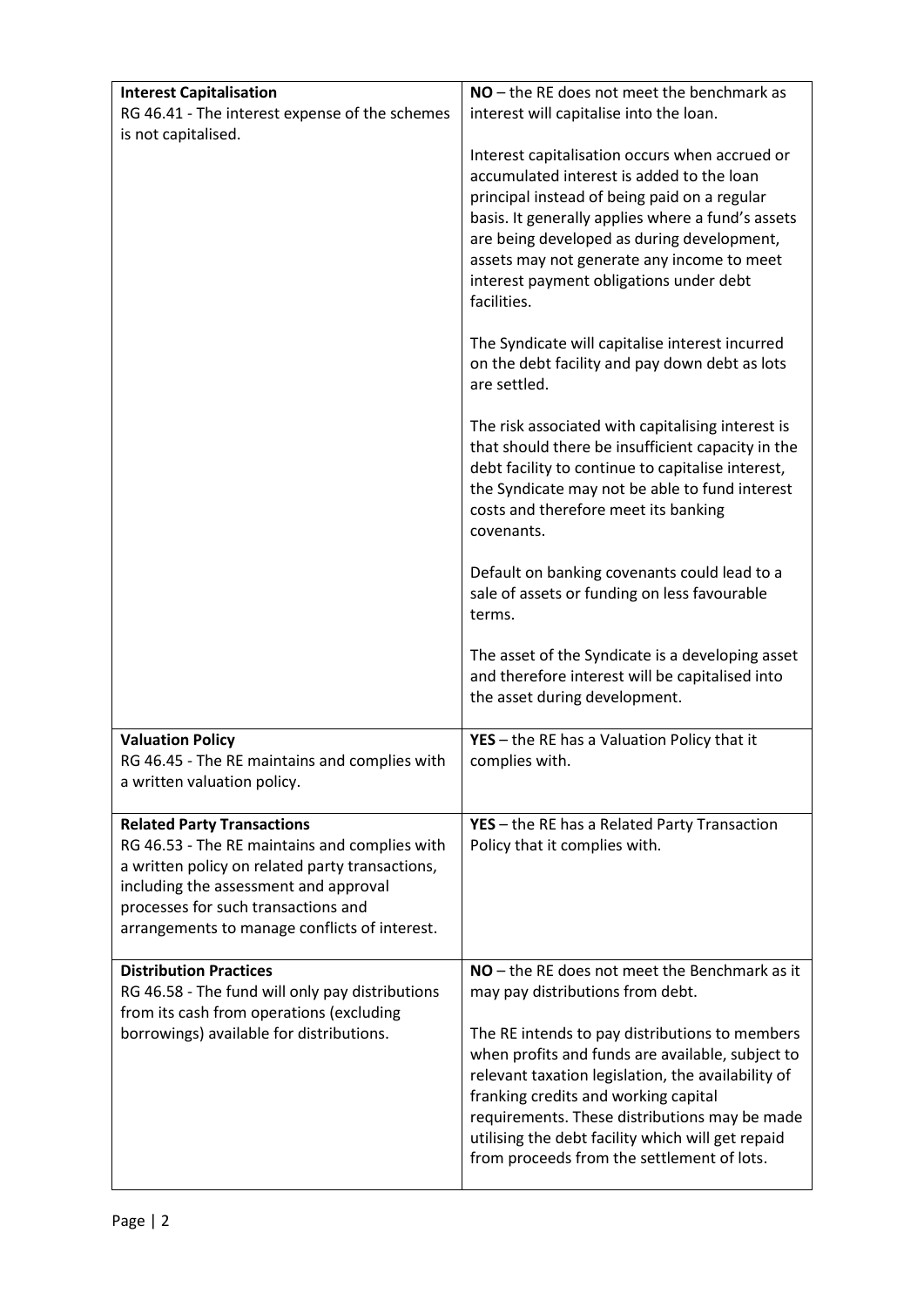#### 4. Disclosure Principles

#### **Disclosure Principle 1 – Gearing**

The information in this Section 4 is based on the Syndicate's unaudited financial statements as at 31 March 2022.

**RG 46.62 – The RE should disclose the Fund's gearing ratio as calculated in accordance with the prescribed formula.**

Current Assets = \$950,002 = 0.04 Current Liabilities \$23,495,523

## **RG 46.63 – The liabilities and assets used to calculate the gearing ratio should be based on the scheme's latest financial statements.**

The current gearing ratio is based on the Syndicate's unaudited statement of financial position as at 31 March 2022.

In accordance with accounting standards, the Syndicate's major asset (land) is treated as inventory and is recorded at the lower of cost and net realisable value.

# **RG 46.64 – If the scheme has material off-balance sheet financing, the RE should disclose a 'look through' gearing ratio that takes into account such financing.**

Refer to borrowing table under Disclosure Principle 3.

## **RG 46.65 – The RE should explain what the gearing ratio means in practical terms, and how investors can use the ratio to determine the Fund's level of risk.**

The above gearing ratio provides an indication of the extent to which an entity may be funded by debt. Gearing ratios can affect a borrower's level of risk. A lower ratio of current assets to current liabilities may indicate a higher reliance on borrowings to fund investments and this can expose an entity to increased costs in times of financial stress or if interest rates rise.

We refer you to the comments under the response to RG 46.63.

#### **Disclosure Principle 2 – Interest Cover**

## **RG 46.71 – The RE should disclose the Fund's interest cover ratio calculated in accordance with prescribed formula.**

Interest cover ratio is calculated by dividing an entity's earnings before interest, tax, depreciation and amortisation ("EBITDA") by its interest expense.

This ratio is not calculated for the Syndicate (and is not a banking covenant). Interest is capitalised into the debt facility, which will be repaid over time from proceeds of lot settlements.

## **RG 46.72 – The EBITDA and interest expense figures used to calculate the interest cover ratio should be consistent with those disclosed in the scheme's latest financial statements.**

Not applicable. Refer to the explanation in section 3 and above.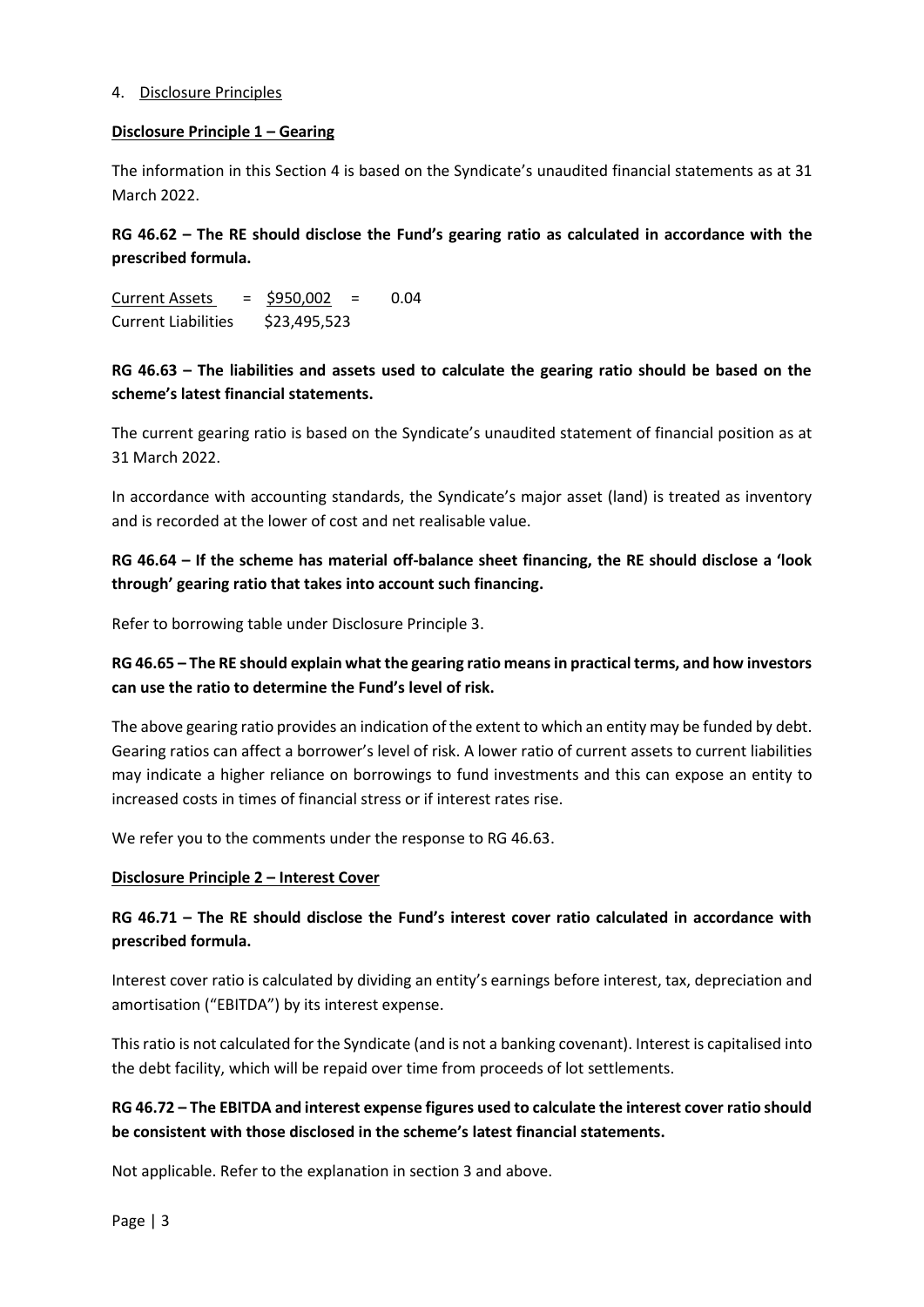## **RG46.74 – The RE should explain how investors can use the interest cover ratio to assess the Trust's ability to meet its interest payments.**

Interest cover ratio measures a borrower's ability to meet interest payments from its earnings, which provides an indication of the borrower's financial health. As explained above, this ratio is not relevant for the Syndicate.

#### **Disclosure Principle 3 – Borrowing**

**RG46.78 – The RE should clearly and prominently disclose:**

- **debt facility maturities;**
- **loan to value ratio and interest cover covenants and percentage of headroom before the scheme will breach any of their covenant in any credit facility;**
- **the assets to which the facility relates;**
- **the applicable interest rate;**
- **hedging;**
- **details of any terms within the facility that may be invoked as a result of scheme members exercising their rights under the constitution of the scheme; and**
- **the fact that amounts owing to lenders and other creditors of the scheme rank before an investor's interests in the Scheme.**

| Bank borrowings as at 31 March 2022                           | \$16,400,000    |
|---------------------------------------------------------------|-----------------|
| Bank guarantees as at 31 March 2022                           | \$9,516         |
| Bank facility limit (including bank guarantee facility)       | \$19,000,000    |
| Bank facility expiry date                                     | 31 October 2022 |
| LVR covenant                                                  | 40%             |
| Actual Loan to Valuation Ratio (LVR)                          | 39%             |
| Bank interest rate as at 31 March 2022*                       | 3.3%            |
| Peet borrowings as at 31 March 2022 (inclusive of capitalised | \$5,670,910     |
| interest)                                                     |                 |
| Peet facility limit (exclusive of capitalised interest)       | \$6,300,000     |

\*Prevailing interest rate as at 31 March 2022 (including a line fee of 1.5%).

The bank has a first registered mortgage against the Syndicate's land and a debenture charge over the assets and undertakings of the Syndicate.

The Peet loan is a subordinated loan facility with a limit of \$6,300,000 (exclusive of interest) expiring on 1 November 2022. Interest is applied at 8% per annum. The outstanding facility drawn is \$5,350,000 with loan interest of \$320,910.

# **RG 46.79 – If any of the Fund's borrowings or credit facilities are to mature within the next 12 months, the RE should make appropriate disclosure about the prospects of refinancing or possible alternative actions (e.g. sales of assets or further fundraising).**

During the quarter, the Syndicate received credit approved terms from its financial institution for a \$17 million facility limit expiring on 31 October 2024. This is subject to the completion of the rights issue.

Peet Limited also approved the extension of the expiry date of the Peet Loan to 1 November 2024, subject to the extension of the abovementioned facility.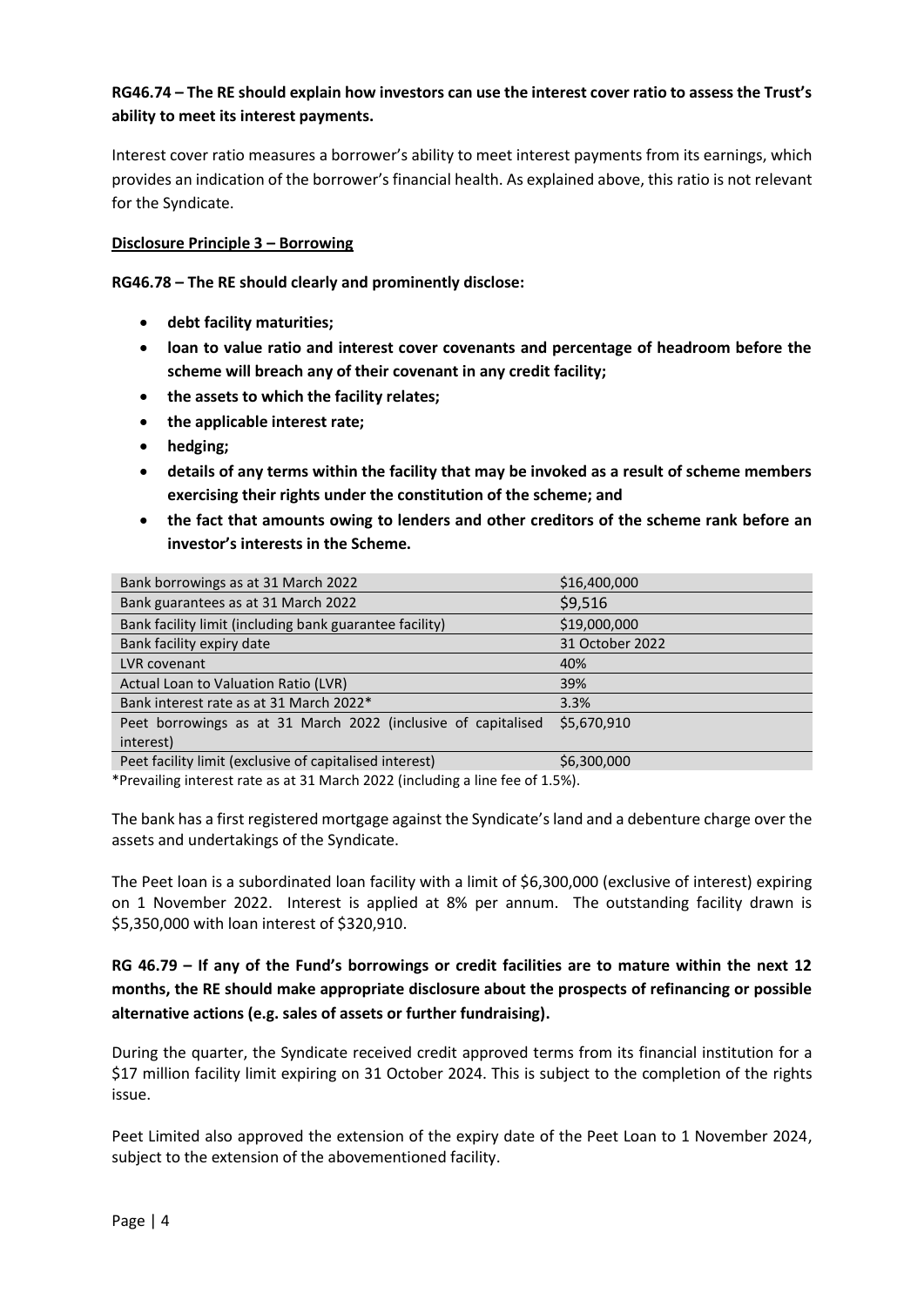**RG46.80 – The RE should explain any risks associated with the Fund's borrowing maturity profile, including whether borrowings have been hedged and, if so, to what extent.**

None hedged.

**RG46.81 – The RE should disclose any information about fund borrowing and breaches of loan covenants that is reasonably required by investors.**

The Syndicate was not in breach of its covenants as at 31 March 2022.

# **RG46.86 – Retail investors should be made aware that they will rank behind the creditors of a scheme.**

All debt facilities arranged for the Syndicate will limit the security of a financier to the assets of the Syndicate. The financier will have no recourse against any investor personally or against other assets of any investor. No investor will be responsible to a financier for the obligations of any other investor.

Investors should be aware that the amount owing to the financier and other creditors of the Syndicate rank before an investor's interest in the Syndicate.

#### **Disclosure Principle 4 – Portfolio Diversification**

**RG 46.87 – The RE should disclose the current composition of the Fund's direct property investment portfolio, including:**

- **properties by geographic location, by number and value;**
- **non-development projects by sector and development projects by number and value;**
- **for each significant property, the most recent valuation, the date of the valuation, whether the valuation was performed by an independent valuer and where applicable, the capitalisation rate adopted in the valuation;**
- **the portfolio lease expiry profile in yearly periods calculated on the basis of lettable area or income and, whether applicable, the weighted average lease expiry;**
- **the occupancy rates of the property portfolio;**
- **for the top five tenants that each constitutes 5% or more by income across the investment portfolio, the name of the tenant and percentage of lettable area or income; and**
- **the current value of the development and/or construction assets of the scheme as a percentage of the current value of the total assets of the scheme.**

The Syndicate develops and sells residential lots in the Yanchep Golf Estate in Yanchep, Western Australia. It is intended that, on completion of the development, the Syndicate will be wound up. It is not intended that the Syndicate will offer a diversified property portfolio investment.

The most recent independent mortgage valuation of the Syndicate's land is \$42,424,455 as at 25 January 2022.

# **RG46.88 – The RE should disclose its investment strategy. The RE should also provide a clear description of any significant non-direct property assets of the Fund, including the value of such assets.**

The Syndicate develops and sells residential lots in the Yanchep Golf Estate in Yanchep, Western Australia. It is intended that, on completion of the development, the Syndicate will be wound up.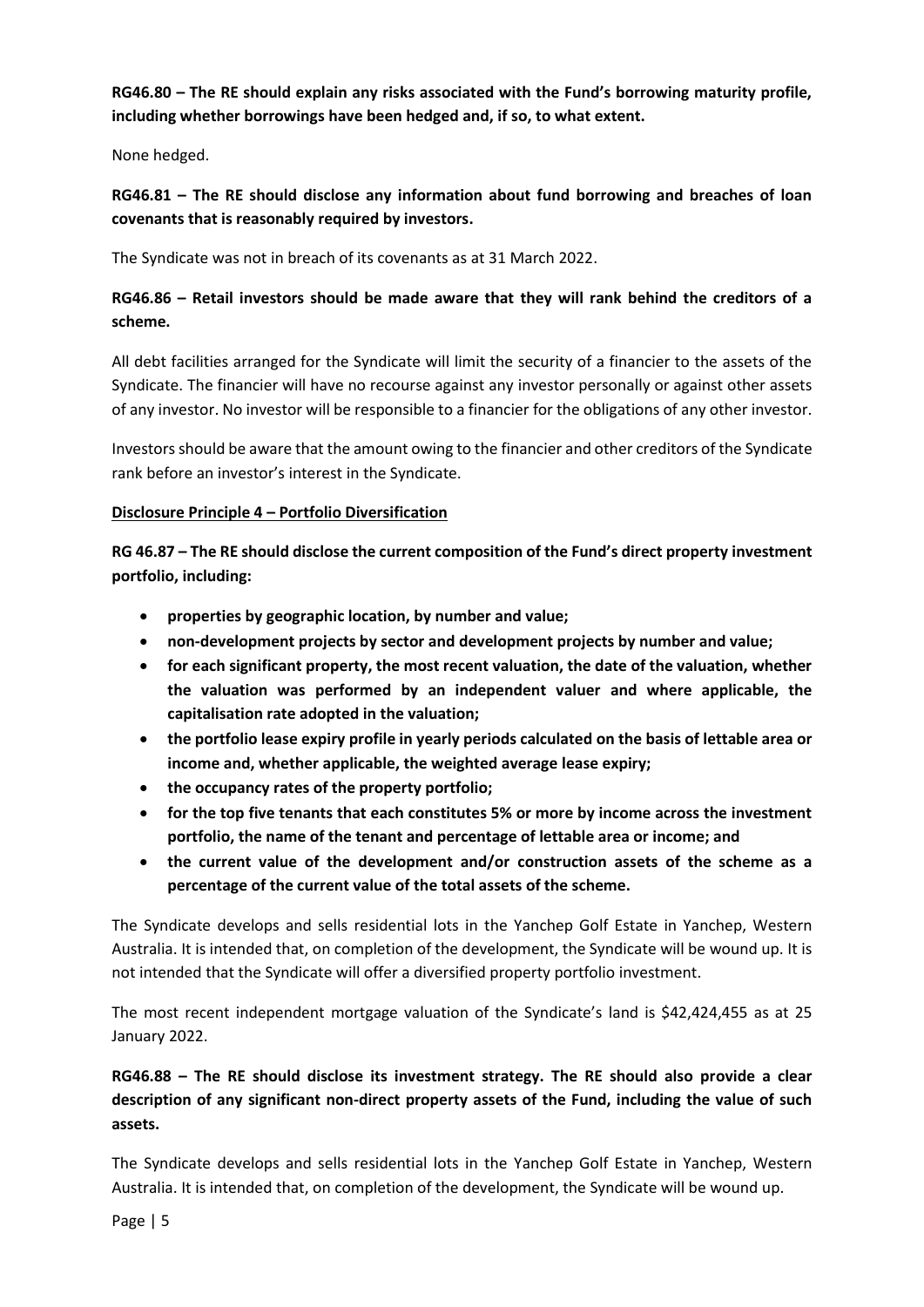In accordance with its unaudited statement of financial position as at 31 March 2022, the Syndicate's land (shown as inventory) accounted for approximately 99.8% of its total assets.

Quarterly updates regarding the status of the Syndicate's development are provided to members, with a copy lodged at ASIC.

**RG46.89 – REs of unlisted property schemes involved in property development should also disclose:**

- **the development timetable with key milestones;**
- **a description of the status of the development against key milestones identified;**
- **a description of the nature of the funding arrangements for the development (including the sources of funding and repayment strategies if borrowing is used to fund the development);**
- **the total amounts of pre-sale and lease pre-commitments where applicable;**
- **whether the loan to value ratio for the asset under development exceeds 70% of the 'as is' valuation of the asset; and**
- **the risks associated with the property developments activities being undertaken.**

Members of the Syndicate are referred to the most recent Quarterly Report for relevant updates on the details of the development including development timetables, sales updates and risks, as applicable and subject to commerciality considerations.

# **RG46.90 – The RE for any scheme that has over 20% of its assets in development based on an 'as if complete' basis should ensure that the scheme is clearly identified as a development and/or construction scheme.**

The principal activity of the Syndicate is the development, marketing and sale of the broadacre parcel of land located on Lot 609 Yanchep Beach Road, Yanchep, Western Australia, currently marketed as Yanchep Golf Estate.

#### **Disclosure Principle 5 – Related Party Transactions**

**RG46.98 – REs that enter into transactions with related parties should describe related party arrangements relevant to the investment decision. The description should address:**

- **the value of the financial benefit;**
- **the nature of the relationship;**
- **whether the arrangement is on 'arm's length' terms, is reasonable remuneration, some other exception applies, or relief has been granted;**
- **whether scheme member approval for the transaction has been sought and, if so, when;**
- **the risks associated with the related party arrangements; and**
- **whether the RE is in compliance with its policies and procedures for entering into related party transactions for the particular related party arrangement, and how this is monitored.**

The RE has appointed a number of related entities to provide services to the Syndicate. In accordance with its Related Party Transaction Policy, the RE will only approve related party transactions which are on at least arm's length terms or if specific approval is received from members.

Related party transactions were disclosed in the Syndicate's PDS and are also detailed in the Syndicate's half-year and full year financial reports.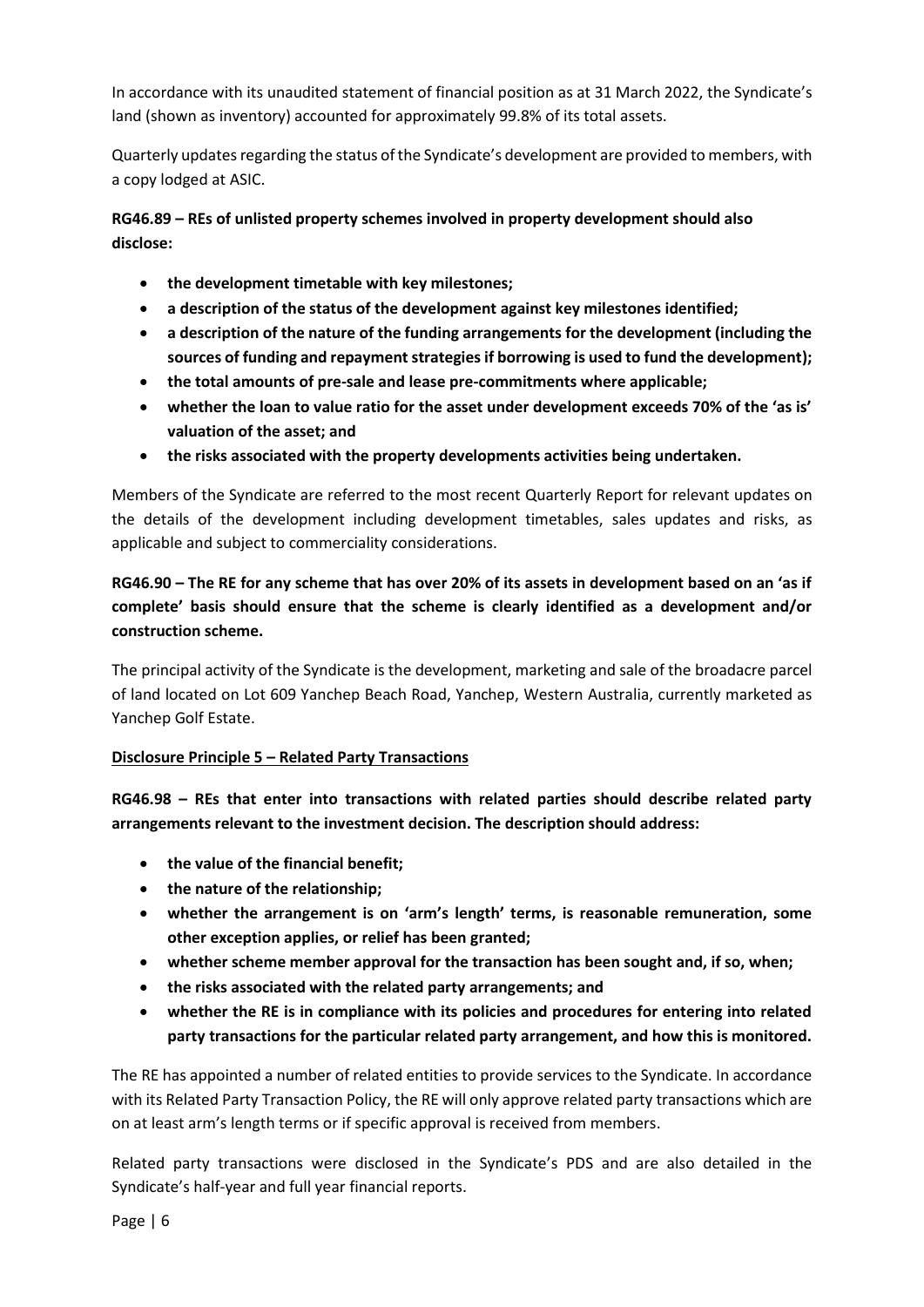#### **Disclosure Principle 6 – Distribution Practices**

**RG46.102 – If the fund is making or forecasts making distributions to members, the RE should disclose:**

- **the source of the current distribution (eg. Cash from operations available for distribution, capital); and**
- **the source of any forecast distribution.**

The Syndicate intends to pay distributions to members subject to available working capital and franking credits. Refer to the most recent Quarterly Report for updates on details of any past or forecast distributions. Forecast distributions will be funded using cash and/or debt, as applicable.

#### **Disclosure Principle 7 – Withdrawal Arrangements**

**RG46.104 – If investors are given the right to withdraw from the Fund, the RE should disclose a clear explanation of how investors can exercise their withdrawal rights, including any conditions on exercise.**

Members may, subject to the Constitution, sell or transfer their units at any time. However, the Syndicate is an illiquid investment and there is no liquidity or redemption facility offered.

# **RG46.105 – Any material changes to withdrawal rights (such as if the RE knows that withdrawal requests will be suspended), through ongoing disclosure.**

Not applicable.

#### **RG46.106 – Responsible entities should also clearly disclose if investors have no withdrawal rights.**

Members may, subject to the Constitution, sell or transfer their units at any time. However, the Syndicate is an illiquid investment and there is no liquidity or redemption facility offered.

#### **Disclosure Principle 8 – Net Tangible Assets ("NTA")**

## **RG 46.108 – the RE of a closed end scheme should clearly disclose the value of the NTA of the scheme on a per unit basis in pre-tax dollars.**

The NTA per unit on a before tax basis of the Syndicate as at 31 March 2022 is shown on the Quarterly Report for the quarter then ended.

The NTA (statutory) and NTA (valuation) per unit as at 31 March 2022 was \$0.90 and \$0.35, respectively.

## **RG46.109 – ASIC consider that the RE should calculate the NTA of the scheme using the following formula:**

## **NTA = Net assets – intangible assets + / - any other adjustments Number of units in the scheme on issue**